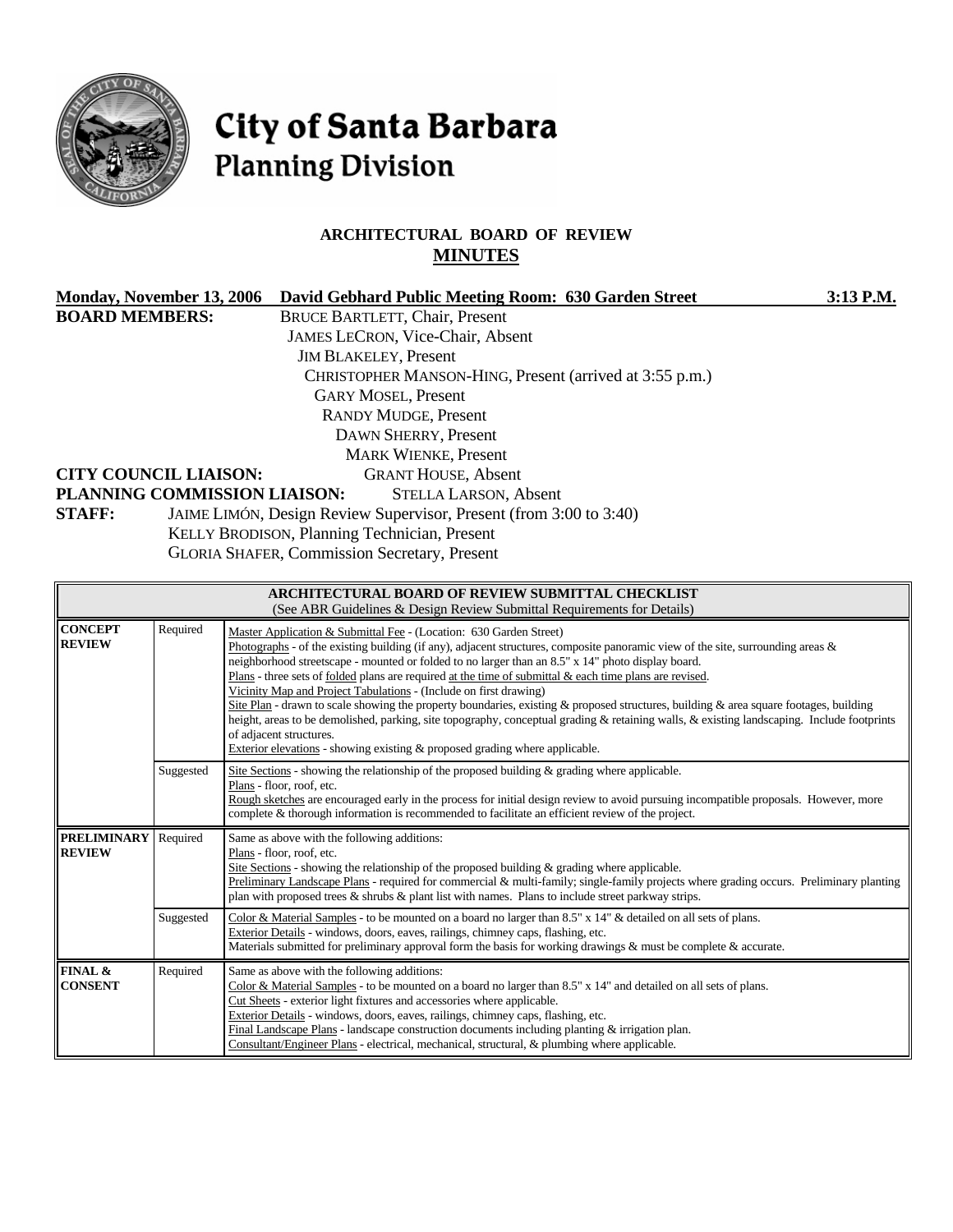#### **PLEASE BE ADVISED**

- The approximate time the project will be reviewed is listed to the left of each item. It is suggested that applicants arrive 15 minutes early. The agenda schedule is subject to change as cancellations occur. Staff will notify applicants of time changes.
- The applicant's presence is required. If an applicant is not present, the item will be postponed indefinitely. If an applicant cancels or postpones an item without providing advance notice, the item will be postponed indefinitely and will not be placed on the following Architectural Board of Review (ABR) agenda. In order to reschedule the item for review, a rescheduling fee will be paid and the applicant must fill out and file a Supplemental Application Form at 630 Garden Street (Community Development Department) in addition to submitting appropriate plans.
- All approvals made by the ABR are based on compliance with Municipal Code Chapter 22.68 and with adopted ABR guidelines. Some agenda items have received a mailed notice and are subject to a public hearing.
- The ABR may grant an approval for any project scheduled on the agenda if sufficient information has been provided and no other discretionary review is required. Substitution of plans is not allowed, if revised plans differing from the submittal sets are brought to the meeting, motions for preliminary or final approval will be contingent upon staff review for code compliance.
- The Board may refer items to the Consent Calendar for Preliminary and Final Architectural Board of Review approval.
- Preliminary and Final Architectural Board of Review approval is valid for one year from the date of the approval unless a time extension or Building Permit has been granted.
- **Items before the Board may be appealed to the City Council. For further information on appeals, contact the Planning Division Staff or the City Clerk's office. Said appeal must be in writing and must be filed with the City Clerk at City Hall within ten (10) calendar days of the meeting at which the Board took action or rendered its decision. The scope of this project may be modified under further review.**
- **AMERICANS WITH DISABILITIES ACT:** In compliance with the Americans with Disabilities Act, if you need special assistance to participate in this meeting, please contact the Planning Division at (805) 564-5470. Notification at least 48 hours prior to the meeting will enable the City to make reasonable arrangements.
- **AGENDAS, MINUTES and REPORTS**: Copies of all documents relating to agenda items are available for review at 630 Garden St. and agendas and minutes are posted online at [www.SantaBarbaraCa.gov](http://www.santabarbaraca.gov/) If you have any questions or wish to review the plans, please contact Kelly Brodison, at (805) 564-5470 between the hours of 8:30 a.m. to noon and 1:00 p.m. to 4:00 p.m., Monday through Friday.

## **LICENSING ADVISORY:**

The Business and Professions Code of the State of California and the Municipal Code of the City of Santa Barbara restrict preparation of plans for certain project types to licensed professionals. Applicants are encouraged to consult with Building and Safety Staff or Planning Staff to verify requirements for their specific projects.

Unlicensed persons are limited to the preparation of plans for:

- $\triangleright$  Single or multiple family dwellings not to exceed four (4) units per lot, of wood frame construction, and not more than two stories and basement in height;
- ¾ Non-structural changes to storefronts; and,
- ¾ Landscaping for single-family dwellings, or projects consisting solely of landscaping of not more than 5,000 square feet.

#### **NOTICE:**

- 1. That on Thursday, November 9, 2006 at 4:00 p.m., this Agenda was duly posted on the indoor and outdoor bulletin boards at the Community Development Department, 630 Garden Street, and online at www.SantaBarbaraCa.gov.
- 2. This regular meeting of the Architectural Board of Review will be broadcast live and rebroadcast in its entirety on Wednesday at 8:00 a.m. on Channel 18.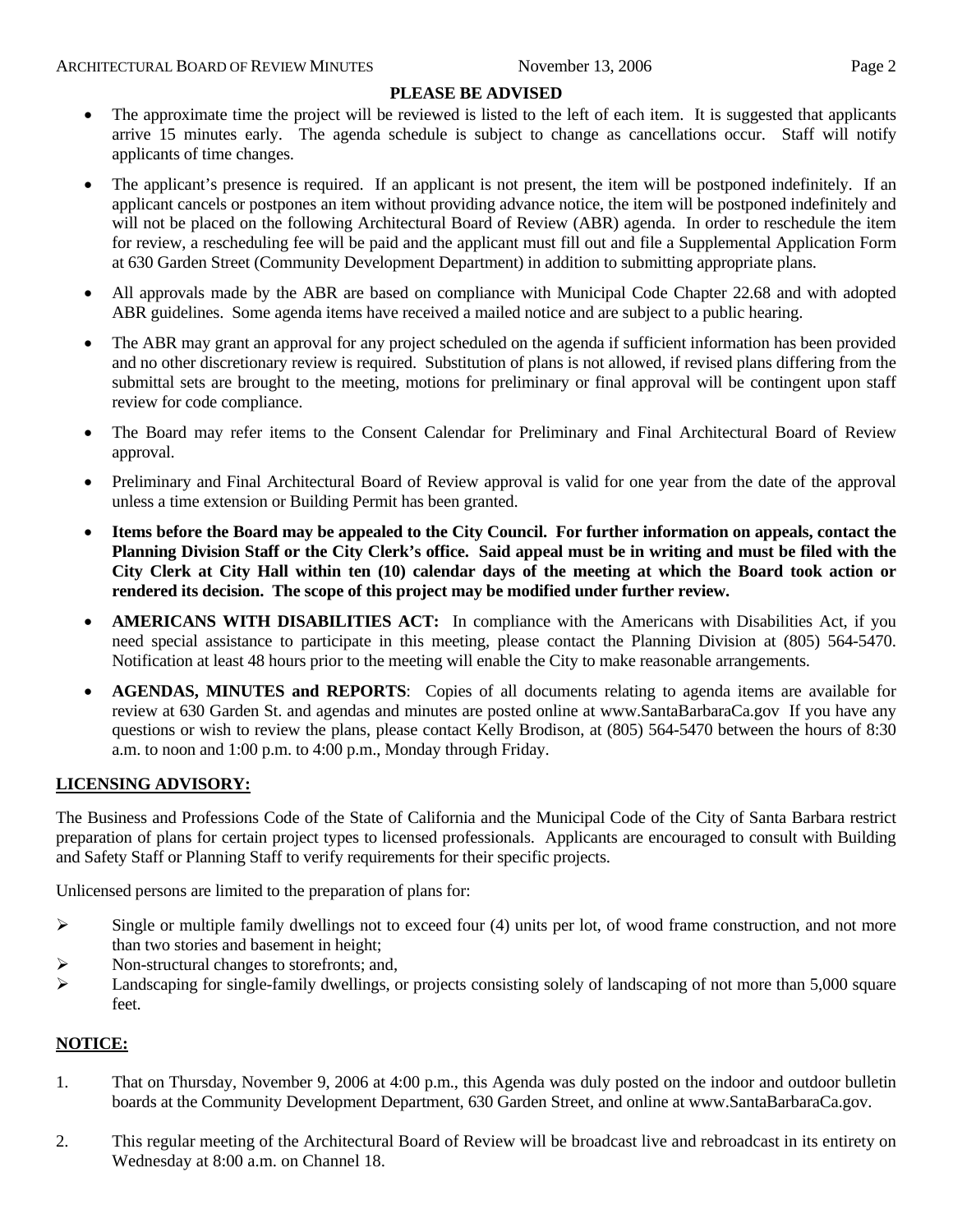#### **GENERAL BUSINESS:**

A. Public Comment:

Any member of the public may address the Architectural Board of Review for up to two minutes on any subject within their jurisdiction that is not scheduled for a public discussion before the Board on that day. The total time for this item is ten minutes. (Public comment for items scheduled on today's agenda will be taken at the time the item is heard.)

No public comment.

B. Approval of the minutes.

Motion: Approval of the minutes of the Architectural Board of Review meeting of November 6, 2006, with corrections.

Action: Wienke/Mosel, 6/0/0. Motion carried. (LeCron and Manson-Hing absent.)

C. Consent Calendar.

Motion: Ratify the Consent Calendar. The Consent Calendar was reviewed by Members Bartlett and Wienke with the exception of the landscaping for Items J, K, and M reviewed by Member Mudge. Action: Mudge/Wienke, 6/0/0. Motion carried. (LeCron and Manson-Hing absent.)

Member Mudge reported that the project at 2230 Cliff Drive, was referred back to the Full Board. Mr. Mudge requested that story poles be installed as there is concern with the height of the screen wall. Board members are requested to conduct independent site visits.

- D. Announcements, requests by applicants for continuances and withdrawals, future agenda items, and appeals.
	- 1. Ms. Brodison made the following announcements:
		- a) Member Manson-Hing will arrive late.
		- b) Member LeCron will not attend the meeting.
	- 2. Mr. Limón announced that as part of the Neighborhood Preservation Ordinance update an analysis of the Board's workload is being conducted, as well as possible composition changes. Mr. Limón requested assistance from the Board in reviewing the proposed recommendations prior to presenting them to a City Council Sub-committee. Mr. Limón will provide meeting dates and times via e-mail. Members Bartlett, Blakeley, Sherry, and Wienke expressed interest in participating.
- E. Subcommittee Reports.

Airport Subcommittee: Member Wienke reported that he e-mailed photos of the latest proposal to the Board. At this time the main points of discussion are the transfer and location of the existing building.

F. Possible Ordinance Violations.

Chair Bartlett requested an update on 3535 State Street, the Old Fashioned Car Wash. Mr. Limón reported that the project was reviewed on Consent Calendar, and consisted of trellis structures, lighting, and expansion of an equipment area. The lighting pole structures will also be reviewed on Consent Calendar.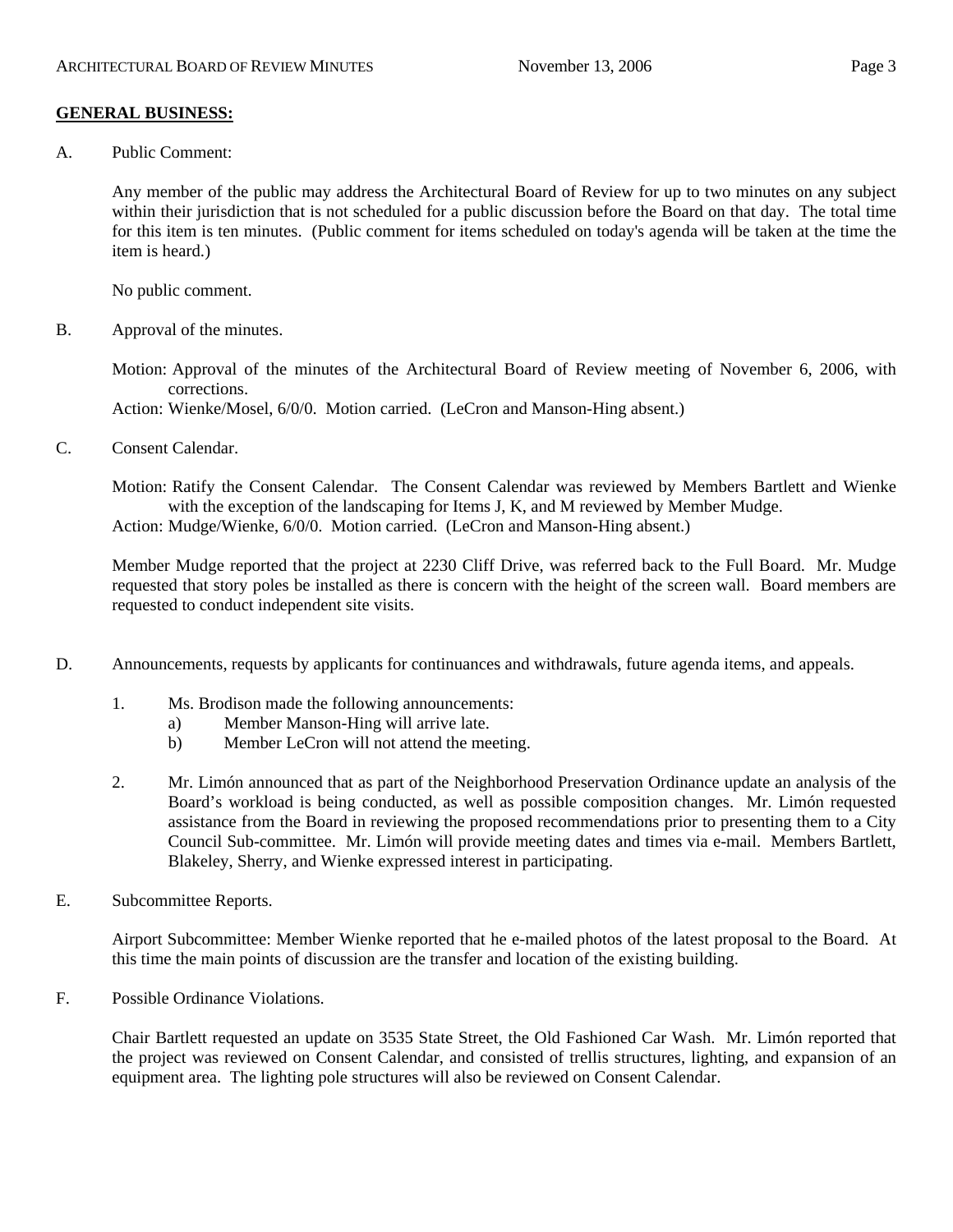## **CONCEPT REVIEW - CONTINUED ITEM**

#### **1. 3825 STATE ST E-47A** C-2/SD-2 Zone

|                            | Assessor's Parcel Number: 051-010-014 |
|----------------------------|---------------------------------------|
| <b>Application Number:</b> | MST2006-00620                         |
| Owner:                     | Macerich La Cumbre, LLC               |
| Applicant:                 | The Conceptual Motion Company         |
| Architect:                 | Epoch Design Group Inc.               |
| <b>Business Name:</b>      | Lucy Activewear                       |
|                            |                                       |

(Proposal to combine two existing retail storefronts into one space, facade remodel to existing storefront and add a new HVAC unit to an existing building in the La Cumbre Plaza Shopping Center.)

## **(Referred to Full Board from the Consent Calendar for review of the proposed color scheme.)**

(3:35)

Present: Ryan Mills and Steve Yates, Applicants.

## **Motion: Final Approval with the following comments:**

**1)** The awning color is approved as shown on lower bottom right corner of the material board (PT 4), not the fluorescent color as presented. **2)** The Board feels the amount of signage is excessive, and looks to the Sign Committee to determine the appropriate amount of signage.

Action: Wienke/Mudge, 4/2/0. Motion carried. Mosel, Sherry opposed. (LeCron, Manson-Hing absent)

# **CONCEPT REVIEW - NEW ITEM: PUBLIC HEARING**

#### **2. 3880 STATE ST** C-2/SD-2 Zone

| <b>Assessor's Parcel Number:</b> | 057-240-046                      |
|----------------------------------|----------------------------------|
| <b>Application Number:</b>       | MST2006-00185                    |
| Owner:                           | Sumida Family Ltd Partnership    |
| Architect:                       | <b>Edwards Pitman Architects</b> |
| <b>Business Name:</b>            | La Sumida Nursery                |

(Proposal to construct a two-story, 12,349 square foot, mixed-use building. This building on the portion of the lot facing Via Lucero would consist of 8,060 square feet of residential and 4,289 square feet of commercial square footage. The project includes 118 uncovered parking spaces and 100 cubic yards of cut and fill grading under the building footprint. Three existing non-residential buildings totaling 2,556 square feet would be demolished. A modification is requested for encroachment into the front-yard setback on Via Lucero and Development Plan Approval findings are required at ABR for the new commercial square footage.)

## **(COMMENTS ONLY; PROJECT REQUIRES ENVIRONMENTAL ASSESSMENT AND STAFF HEARING OFFICER APPROVAL FOR A MODIFICATION AND DEVELOPMENT PLAN APPROVAL FINDINGS.)**

(3:50)

Present: Richard Redmand, Architect.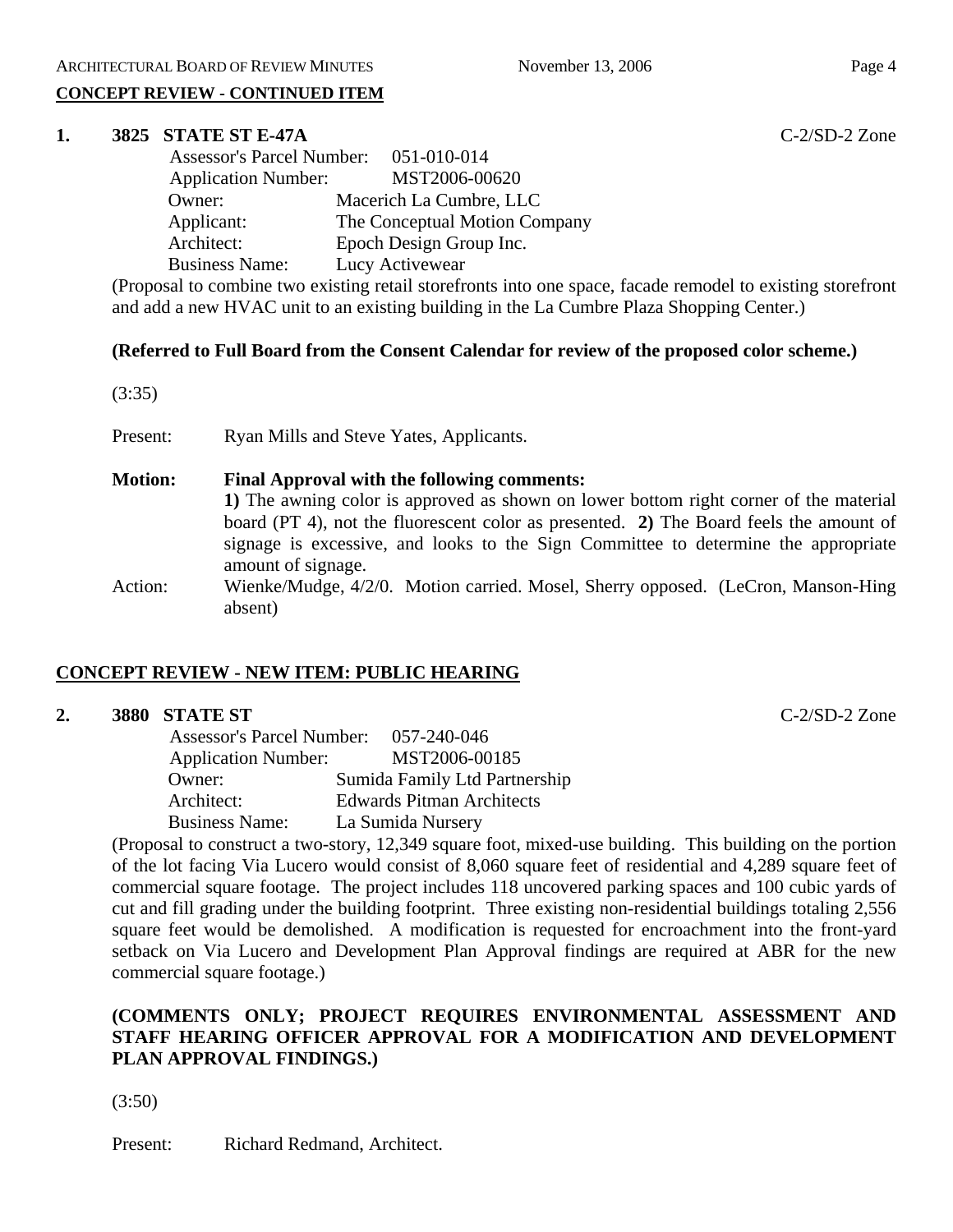**Motion: Continued indefinitely to the Staff Hearing Officer with the following comments: 1)** The Board finds that the proposed mixed-use building is an enhancement to the rear portion of the site. **2)** The architecture as presented on the north elevation is handsome. Study making the east and south elevations more cohesive with the design of the north and west elevations. **3)** The majority of the Board is concerned with the flat appearance of the parapet walls that surround the roof wells. Look for other mechanisms to better integrate roof wells into the tile roof forms. **4)** Enhance the pedestrian entry expression to the residential units to make them pedestrian friendly and more obvious. **5)** The majority of the Board is concerned that the proposed setback modification, as presented, crowds Via Lucero, especially in light of future sidewalk extensions and other public amenities. **6)** Look for ways to enhance landscape and privacy gradient between the north face of the building and Via Lucero. **7)** Study the radius at the driveway approach from Via Lucero to be more conducive to automobile turning movements.

Action: Wienke/Sherry, 6/0/0. Motion carried. (Manson-Hing abstained.) (LeCron absent.)

## **IN-PROGRESS REVIEW**

#### **3. 1340 CLIFTON ST** R-2 Zone

 Assessor's Parcel Number: 017-154-018 Application Number: MST2005-00500 Designer: Eric Swenumson Owner: Richard Golden

(This is a revised project. Proposal to construct a 1,895 square foot three-story single-family residence to include a 610 square foot two-car garage and 94 square feet of covered deck area. The project is on the same 6,067 square foot lot as the existing 1,004 square foot two-story single-family residence with a first-floor 440 square foot garage. Modifications are required to allow less than 1,250 square feet of open-yard space and for encroachments into the front-yard setback.)

## **(Fifth Concept Review.)**

## **(COMMENTS ONLY; PROJECT REQUIRES ENVIRONMENTAL ASSESSMENT, AND STAFF HEARING OFFICER APPROVAL FOR MODIFICATIONS.)**

(4:23)

Present: Eric Swenumson, Designer; Richard Golden, Owner.

Public comment opened at 4:25 p.m., and as no one wished to speak, public comment closed at 4:35 p.m.

Sonia Orpina, resident, expressed concern with height of the proposal.

Maria Zate, resident, expressed appreciation of the design changes, but would like to see craftsman details incorporated, and suggested fence installation.

# **Motion: Continued indefinitely to the Staff Hearing Officer and return to Consent Calendar with the following comments:**

**1)** Applicant is to enlarge the massing at the columns of the carport entryway to appear more substantial. **2)** Provide a sandstone veneer on the facing of all lower level walls.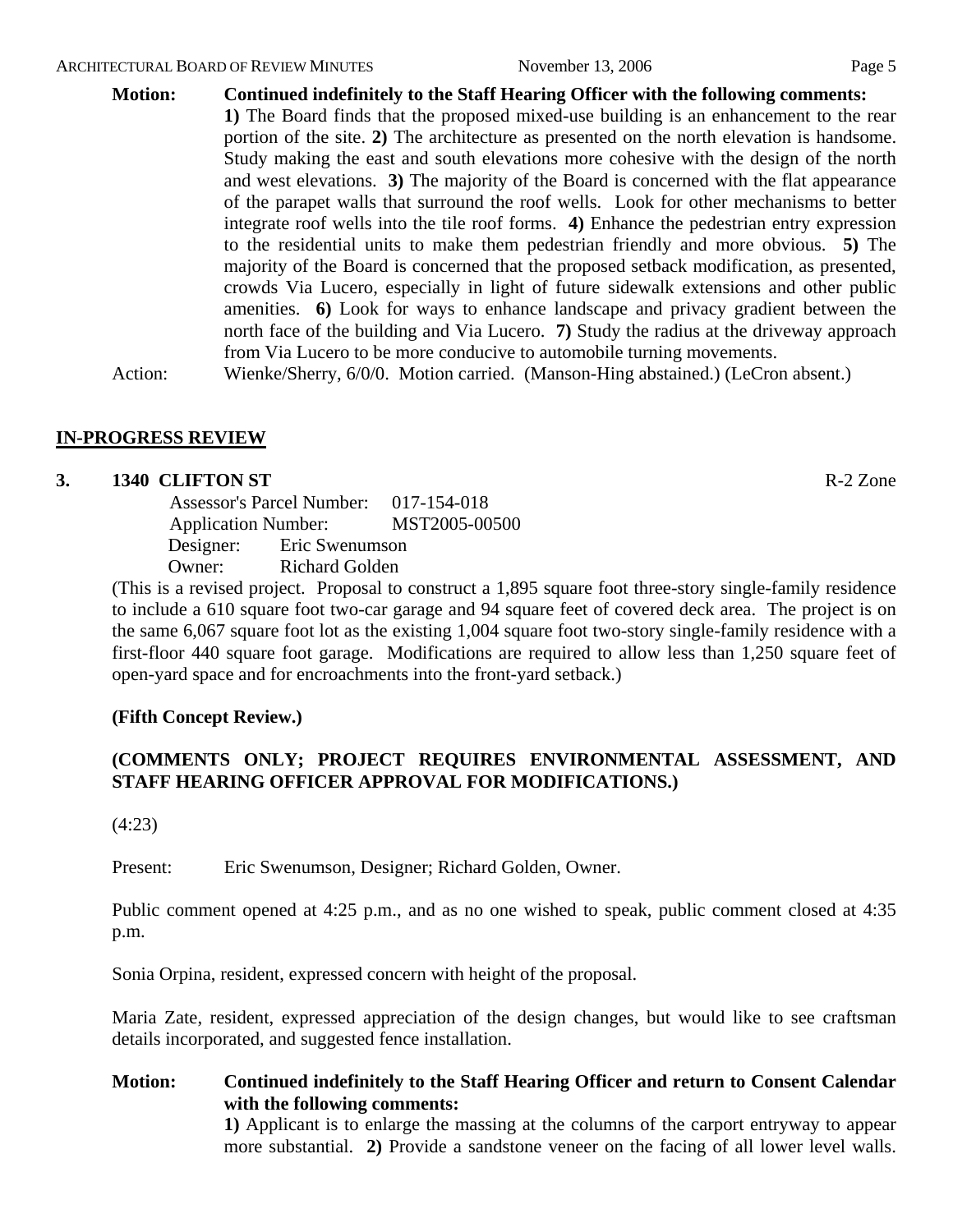**3)** Provide quality traditional craftsman style details. **4)** Study minimizing the massing of south-west corner with landscaping. **5)** Study the possibility of pulling in the side walls. **6)** Diminishing the size of the shed dormer by narrowing the dormer width and extending the full width of the dormer. **7)** Restore the existing fence and grading to preconstruction condition along the south property line.

Action: Sherry/Manson-Hing, 7/0/0. Motion carried. (LeCron absent.)

#### **CONCEPT REVIEW - NEW ITEM: PUBLIC HEARING**

#### **4. 1533 W VALERIO ST** A-2/R-1 Zone

 Assessor's Parcel Number: 041-071-031 Application Number: MST2003-00338 Owner: James and Pamela Haldeman Architect: Tom Ochsner

(Proposal for a two-lot subdivision of a 3.45 acre parcel and construction of a new single-family residence in the Hillside Design District. The proposal would create two 75,140 square foot lots. One lot has an existing one-story 5,948 square foot single-family residence, which would remain. The other lot would be developed with a 4,596 square foot three-story residence and attached 1,022 square foot garage and a detached 451 square foot garage. Planning Commission approvals are requested for: a Tentative Subdivision Map, a Modification for garage space in excess of 750 square feet, a street frontage Modification, Neighborhood Preservation Ordinance findings and a Public Street Frontage Waiver.)

## **(COMMENTS ONLY; PROJECT REQUIRES ENVIRONMENTAL ASSESSMENT, NEIGHBORHOOD PRESERVATION ORDINANCE FINDINGS AND PLANNING COMMISSION APPROVAL OF A TENTATIVE SUBDIVISION MAP AND MODIFICATIONS.)**

(4:47)

Present: Justin Van Mullem, Architect; Jeff Minnelli, neighbor to the property owener. Allison DeBusk, Project Planner, was available to respond to questions from the Board.

Public comment opened at 4:57 p.m.

A letter received from Renate Franquet, resident, expressing concern with the garage size, was read into the record by Chair Bartlett.

Public comment closed at 4:58 p.m.

**Motion: Continued indefinitely to the Planning Commission with the following comments: 1)** The Board carried forward the comment #'s 1-7 from the ABR meeting of June 7, 2004\*: \*1. The Board generally accepts the reduction in the mass, bulk, and scale from previous reviews. \*2. The cutting of the project into the hill is a successful way to mitigate its size. \*3. The Board appreciates the reduction of the upper floor square footage. \*4. The Board is comfortable with the massing, given that the structure is significantly set back from the neighbors below but wishes to ask the Planning Commission to verify the findings with a story-pole study. \*5. Incorporate significant new landscaping, and maintain the existing landscaping between the house and the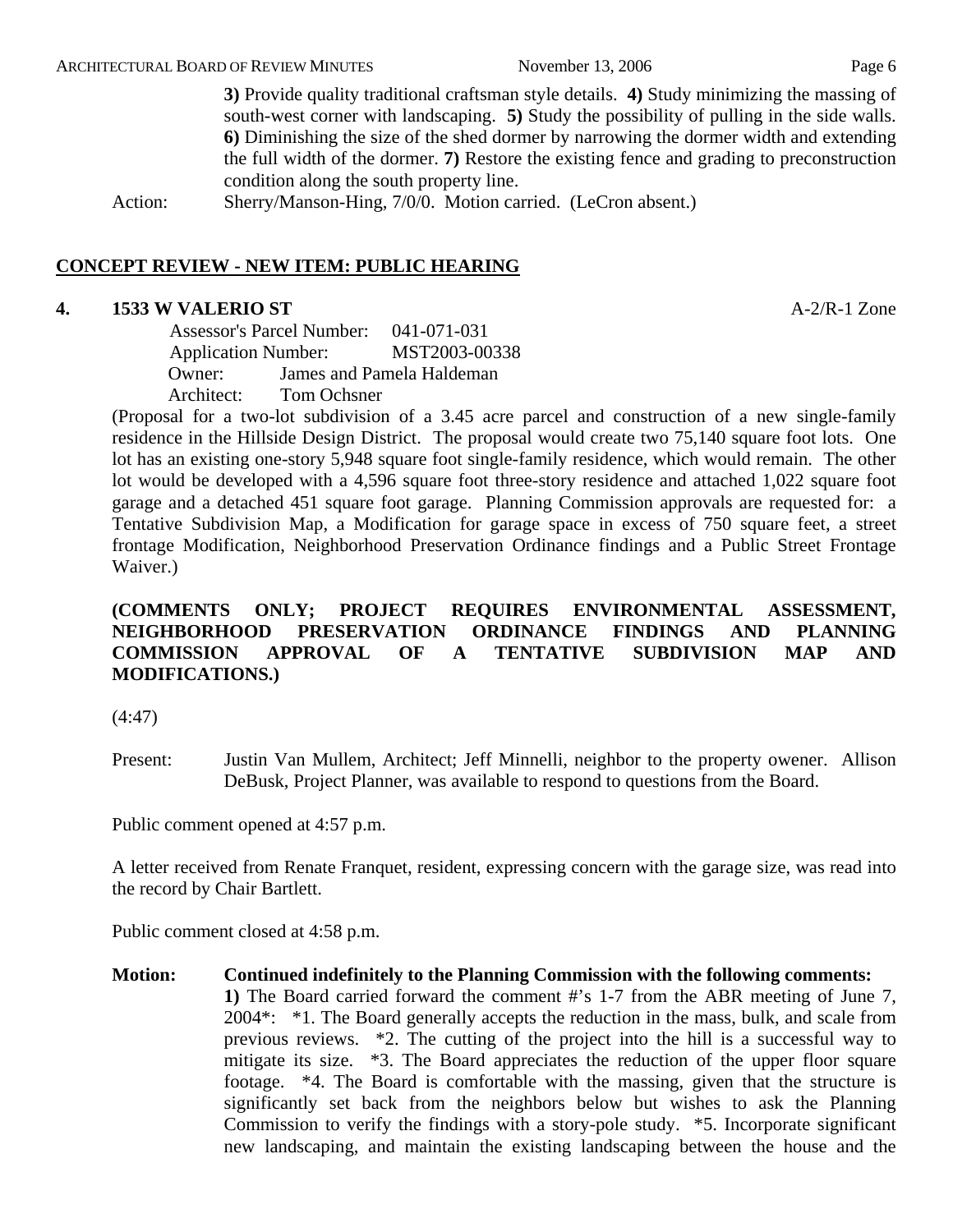neighbor below to further mitigate any overshadowing effect. \*6. The Board is concerned with the survival and health of the significant oak trees and requires a report by an arborist on potential impacts to the oaks and to verify that that the oak proposed for removal is indeed unhealthy and not worth saving. \*7. Restudy the back bedroom in the dug-in portion of the house to increase the height between the grade and the roof eaves. **2)** There is some concern with the proximity of the V-ditch to the base of the oak tree at the north property line. **3)** The Board finds the modification request is mostly technical in nature given that two of the covered garage stalls are subterranean and not adding to the mass. **4)** The Board does have concern with the detached garage. The applicant is to study reducing the 10-foot plate height. **5)** Demonstrate how access is gained to the subterranean storage below the detached garage.

Action: Wienke/Sherry, 7/0/0. Motion carried. (LeCron absent.)

## **PRELIMINARY REVIEW**

#### **5. 2553 MESA SCHOOL LN** E-3/SD-3 Zone

| <b>Assessor's Parcel Number:</b> |               | 041-311-032                          |
|----------------------------------|---------------|--------------------------------------|
| <b>Application Number:</b>       |               | MST2004-00634                        |
| Owner:                           |               | Robin Davidson, 2003 Revocable Trust |
| Agent:                           | Lisa Plowman  |                                      |
| Architect:                       | Peikert Group |                                      |

(Proposal for a two-lot subdivision resulting in a 15,199 square foot Parcel 1 and a 10,424 square foot Parcel 2. The proposal for Parcel 1 includes construction of a 735 square foot additional dwelling unit, an attached 420 square foot two-car garage, an attached 210 square foot one-car garage, and one uncovered parking space. The two garages would be attached to the existing 1,483 square foot, onestory, single-family residence. The existing 508 square foot garage and 117 square foot shed would be demolished. Improvements to Parcel 2 would be to define development and building envelopes for a future single-family residence, relocate and improve the existing driveway, and provide an access and utility easement in favor of Parcel 1 as part of subdivision map recordation. Planning Commission approval is requested for a Performance Standard Permit for the additional dwelling unit, a modification to provide one of the required parking stalls as an uncovered stall, a lot frontage modification, a Coastal Development Permit, and a Tentative Subdivision Map.)

## **(PROJECT REQUIRES COMPLIANCE WITH PLANNING COMMISSION RESOLUTION NO. 033-06.)**

(5:12)

Present: Lisa Plowman, Agent; April Palencia, Project Manager; Allison DeBusk, Case Planner, City of Santa Barbara.

Public comment opened at 6:27 p.m.

Chair Bartlett acknowledged receipt of e-mail comments from resident Richard Boyce, expressing concern with the proposal.

Chair Bartlett acknowledged receipt of e-mail comments from resident Andrew Jasman, expressing concern with the location of the proposed second unit.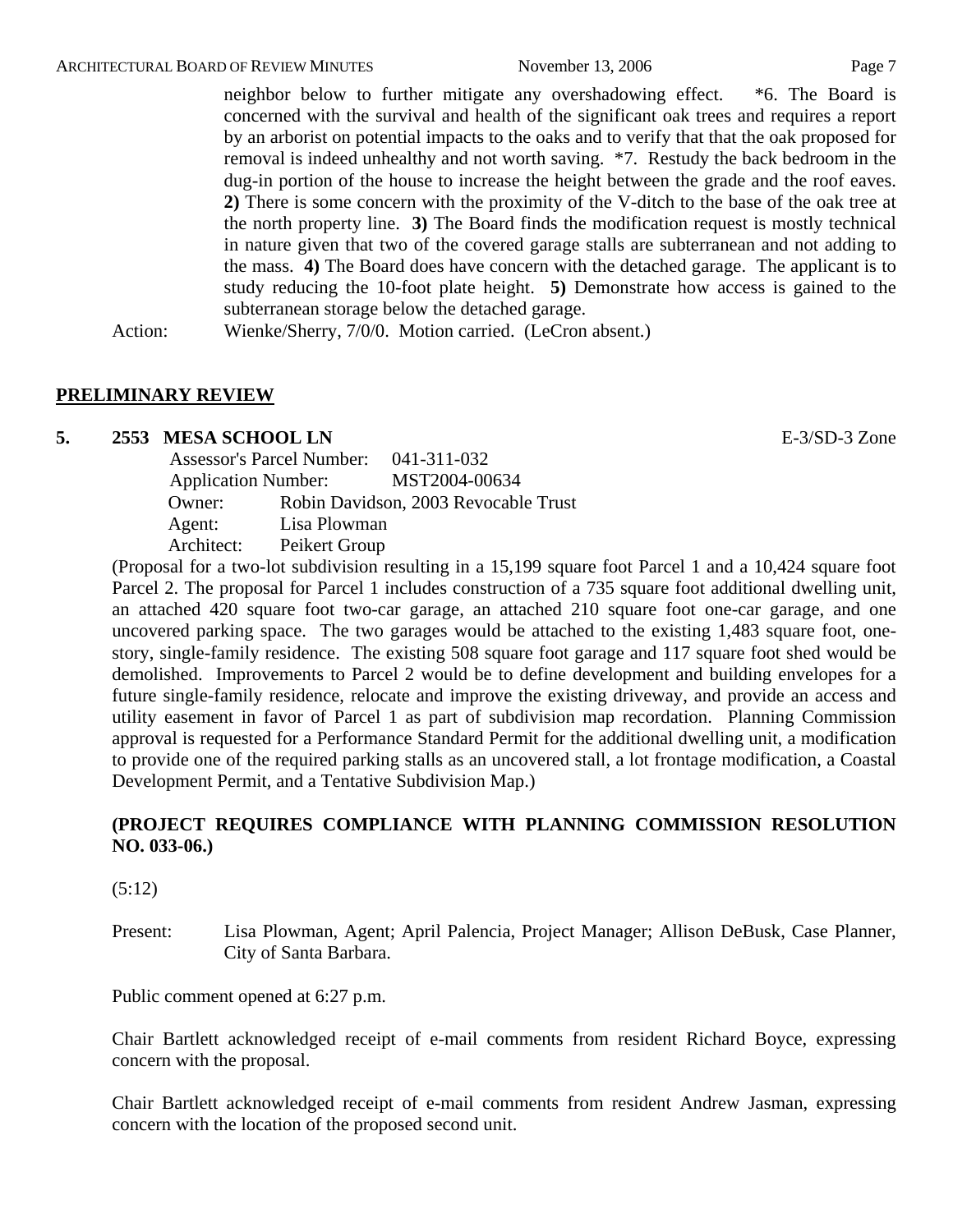#### ARCHITECTURAL BOARD OF REVIEW MINUTES November 13, 2006 Page 8

Public comment closed at 6:30 p.m.

**Motion: Preliminary Approval and continued to Full Board with the following conditions: 1)** Study using siding or shingles from the base up, and possibly using stucco from the base down. **2)** Study relocating the walking path, and using an enhanced permeable driveway path. **3)** Study lowering the finished floor height and the roof height of the secondary dwelling unit by approximately 2 to 3 feet. Action: Wienke/Sherry, 7/0/0. Motion carried. (LeCron absent)

# **CONCEPT REVIEW - CONTINUED ITEM**

## **6. 116 E YANONALI ST** OC/SD-3 Zone

 Assessor's Parcel Number: 033-083-018 Application Number: MST2006-00361 Owner: 116 East Yanonali, LLC Owner: DBN Yanonali, LLC Architect: The Conceptual Motion Company

(Proposal to construct a three-story mixed use building consisting of six residential units totaling 8,588 square feet and six new commercial spaces totaling 4,615 square feet. The proposal includes demolition of the existing 7,343 square foot warehouse/office on the 11,880 square foot parcel, located in the Coastal Zone. Modifications would be required to provide fewer than the required number of parking spaces and less than the required open-yard area.)

## **(Second Concept Review.)**

## **(COMMENTS ONLY; PROJECT REQUIRES ENVIRONMENTAL ASSESSMENT AND PLANNING COMMISSION APPROVAL FOR A COASTAL DEVELOPMENT PERMIT, DEVELOPMENT PLAN APPROVAL FINDINGS AND MODIFICATIONS.)**

 $(5:45)$ 

Present: Steve Yates, CEO, Conceptual Motion; Gerlurd Meyer, Architect, Conceptual Motion; Steve Gelson, DBN Yanonali, LLC, Owner. Peter Lawson, Case Planner, City of Santa Barbara.

Staff comment: There is continued concern with the massing along Yonanali Street. Staff is concerned that there is not a clear delineation of where the residential portion ends and the commercial begins. The amount of required parking will be affected.

**Motion: Continued indefinitely to the Planning Commission with the following comments: 1)** Carried forward from the meeting of 9/11/2006\*: 1.\* The Board finds that the site planning approach of keeping the building mass along the Yanonali frontage is consistent with existing large industrial type structures on the street. **2)** The three dimensional massing model as presented does a good job of putting the proposed project into its neighborhood context. **3)** The Board understands the architecture motif of making the new building appear as a remodeled or recycled earlier industrial structure but encourages the applicant to bring forward a detailed set of refinements to the windows, railings, corners of the buildings upper setback cornices that add more character to the structure. **4)** The Board finds the façade on Yanonali Street, though it does not set back, is in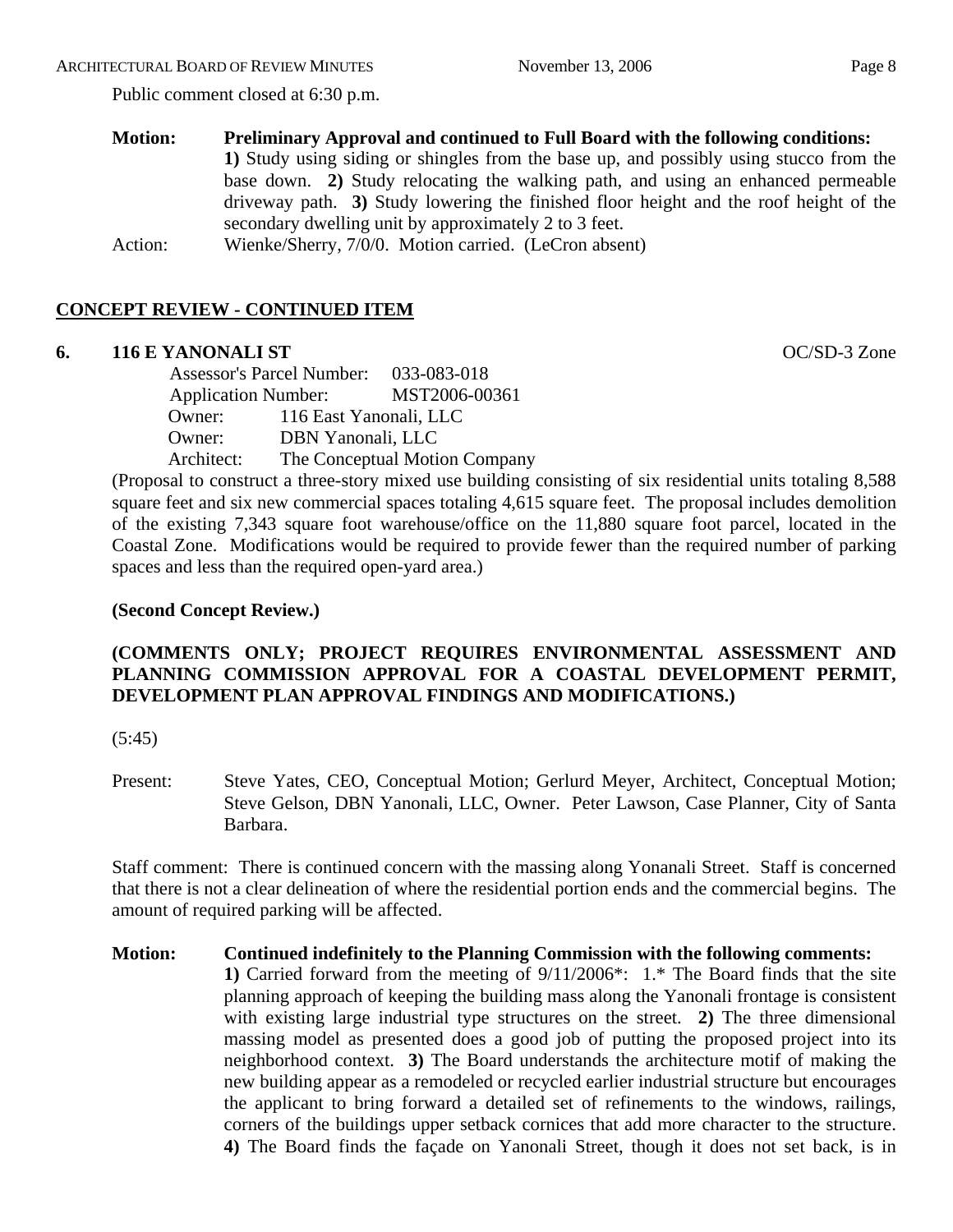keeping with the larger examples in the neighborhood. **5)** The proposed street improvements, with numerous street trees, are a sufficient buffer from the public street to the proposed building. **6)** The applicant is encouraged to continue the street trees onto Gray Avenue, and to provide modulation to allow parking options between the trees. The majority of the Board prefers the 90 degree parking angle as it continues the paseo effect along the sidewalk. **7)** Most of the Board supports either the metal cladding or exposed concrete at the base of the building, and appreciates that the materiality carries into the plaza. **8)** The Board finds that the stepping on the south side is respectful of adjacent neighbors, and the attempt to save the existing vined masonry wall is appropriate for the neighborhood. **9)** Some Board members continue to feel the 20-foot, or higher, first to second finished floor height is excessive. Continue studying ways to lower the building or add other design features to visually diminish the height. **10)** One Board member feels that the location of street furniture should be restudied to not preclude access to the central atrium. **11)** The applicant is encouraged to continue the art trellis element around to the Grey Avenue side of the building, but closer to the building to allow space for street trees. **12)** The Board supports the use of the Demand Analysis for parking, and finds that it diminishes the amount of parking in public view. The Board looks for staff and the Planning Commission to consider ways to determine the appropriate way to delineate residential interior work space to allow the parking reduction to occur. Action: Wienke/Sherry, 7/0/0. Motion carried. (LeCron absent)

#### **\*\*\*\*\*\*\*\*\*\*\*\*\*\*\* THE BOARD RECESSED FROM 7:05 P.M. UNTIL 7:32 P.M. \*\*\*\*\*\*\*\*\*\*\*\*\*\*\***

#### **CONCEPT REVIEW - NEW ITEM: PUBLIC HEARING**

#### **7. 740 DOLORES DR** E-1 Zone

 Assessor's Parcel Number: 035-033-013 Application Number: MST2006-00606 Owner: City of Santa Barbara Applicant: Omnipoint Agent: Karl Forrester

(Proposal for a T-mobile wireless telecommunication facility located at the Vic Trace Reservoir. The six-panel antenna array would be installed on an existing wireless carrier tower.)

## **(COMMENTS ONLY; PROJECT REQUIRES ENVIRONMENTAL ASSESSMENT AND A FINDING OF NO ADVERSE VISUAL IMPACTS.)**

(7:32)

Present: Karl Forrester, Agent.

Public comment opened at 7:35 p.m.

A letter received from Ricardo Nargie, resident, expressing concern that adding to the wireless facility will be an eyesore, was read into the record by Ms. Brodison.

Public comment closed at 7:36 p.m.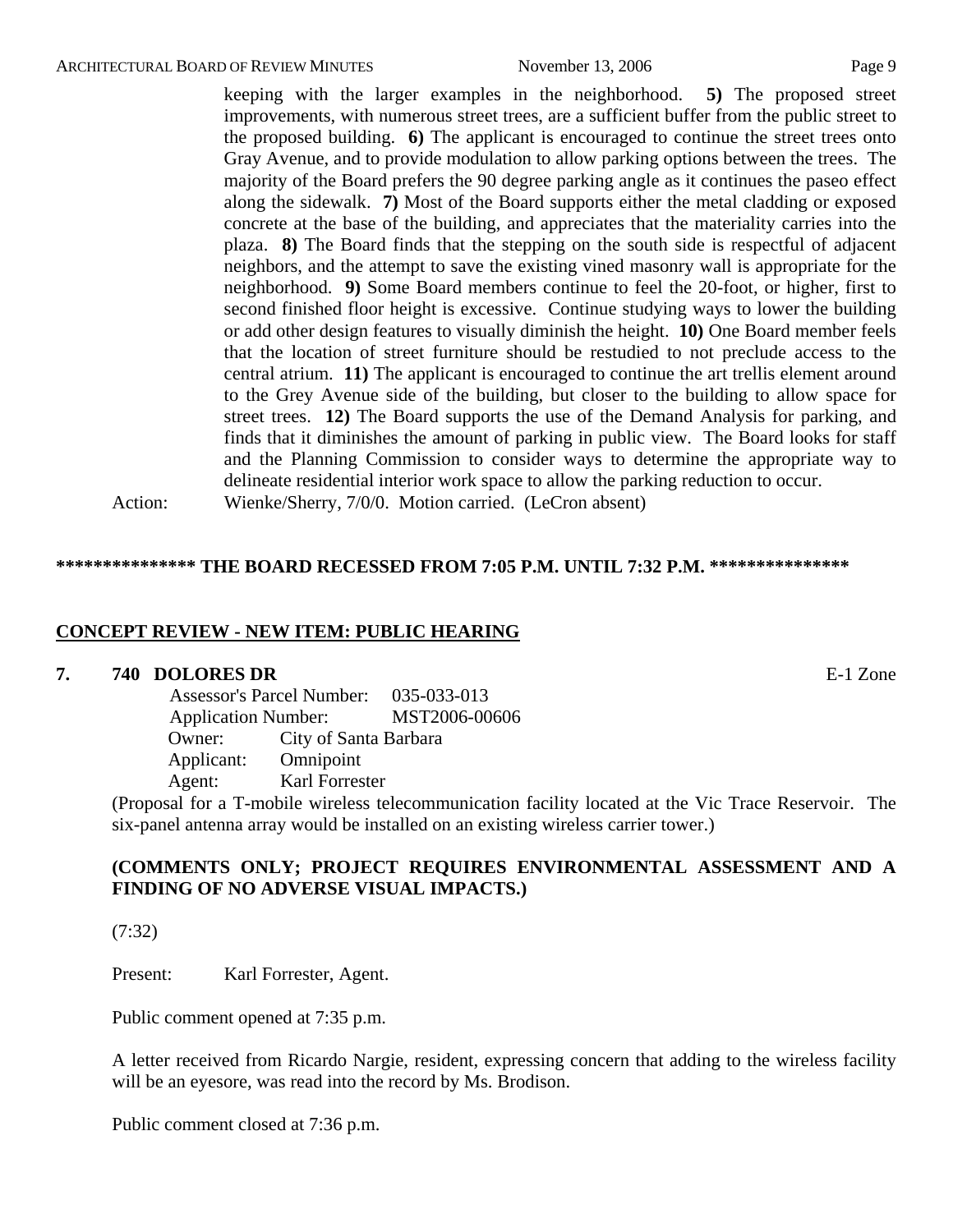#### ARCHITECTURAL BOARD OF REVIEW MINUTES November 13, 2006 Page 10

**Motion: Ready for Preliminary Approval and continued to Consent Calendar with the following comments: 1)** Preliminary Approval can be made at Consent Calendar. **2)** The tower cabinetry is to stay within the existing equipment compound, as submitted. **3)** The finding that the project will have no adverse visual impacts can be made when the item returns to Consent Calendar. **4)** Provide additional photo documentation from neighboring properties.

Action: Manson-Hing/Wienke, 7/0/0. Motion carried. (LeCron absent.)

#### **PRELIMINARY REVIEW**

#### **8. 2027 SANTA BARBARA ST** E-1 Zone

 Assessor's Parcel Number: 025-322-002 Application Number: MST2006-00167 Owner: Ferer-Nissenson Family Living Trust Architect: David Winitzky

(Proposal for additions to an existing 3,480 square foot single-family residence consisting of a 445 square foot under-deck swimming pool cabana with a 153 square foot basement hall access. A new detached 500 square foot, two-car garage with a second-story 500 square foot accessory space, and a new swimming pool and spa are also proposed. The project includes demolition of the existing underdeck swimming pool cabana, detached two-car garage, bath house, and removal of existing swimming pool and deck. Three modifications are requested for encroachment into the front-yard setback on Green Lane: location of the garage and accessory structure in the front-yard, construction of the swimming pool at less than 15 feet of the front property line, and a fence taller than 3.5 feet at the property line and alongside the driveway on Green Lane. 168 cubic yards of grading is proposed. The project is located on a 15,938 square foot through-lot with frontage on Santa Barbara Street and Green Lane.)

#### **(Modification approved on June 21, 2006.)**

#### **(PROJECT REQUIRES NEIGHBORHOOD PRESERVATION ORDINANCE FINDINGS.)**

(7:41)

Present: David Winitzky, Architect.

- **Motion: Preliminary Approval of the project as submitted with the following conditions: 1)** Final Approval can be made at Consent Calendar. **2)** Provide a landscape plan when the item returns to Consent.
- Action: Wienke/Sherry, 7/0/0. Motion carried. (LeCron absent.)

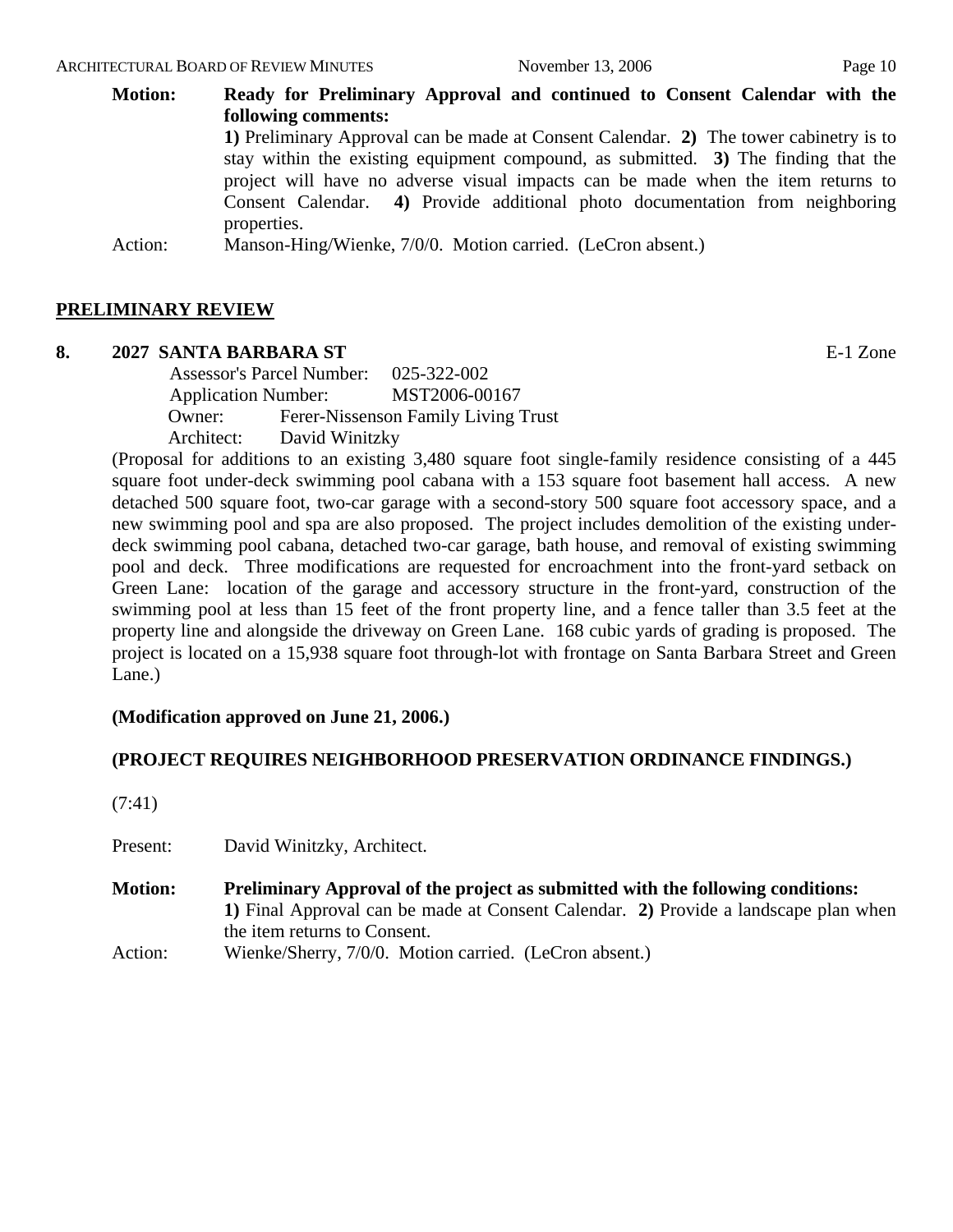# *CONSENT CALENDAR*

## **REVIEW AFTER FINAL**

## **A. 3775 MODOC RD** R-2 Zone

Assessor's Parcel Number: 049-030-030 Application Number: MST2005-00099 Owner: The Internext Group Architect: Hochhauser Blatter Architects

(Proposal for a 283 square foot addition to the kitchen for the Vista del Monte Retirement Community. The project includes the installation of rooftop mechanical equipment and a re-roof.)

## **(Review After Final for changes to roof top equipment, remodel employee lockers and new trash compactor.)**

Final Approval of the Review After Final.

# **REVIEW AFTER FINAL**

## **B. 3535 STATE ST** C-P/SD-2 Zone

Assessor's Parcel Number: 051-053-001 Application Number: MST2006-00275 Owner: Ontare Land Partners, LP Architect: Lenvik & Minor

(Proposal for a 180 square foot equipment enclosure to the rear of an existing 1,250 square foot commercial building. Also proposed are two trellises and an entry awning, new exterior paint.)

## **(Review After Final for revised lighting and photometric plan.)**

Continued one week at the applicant's request.

## **REVIEW AFTER FINAL**

## **C. 202 E HALEY ST** C-M Zone

| <b>Assessor's Parcel Number:</b> | 031-272-001       |
|----------------------------------|-------------------|
| <b>Application Number:</b>       | MST2005-00796     |
| Owner:                           | 202 E. Haley, LLC |
| Architect:                       | Dwight Gregory    |
| Landscape Architect: David Black |                   |

(Proposal to demolish three commercial buildings consisting of 2,324 square feet, and construct a new 4,802 square foot, two-story commercial building with 11 parking spaces on a 12,000 square foot lot. Proposal will require Development Plan Approval by the Architectural Board of Review for commercial additions of between 1,000 and 3,000 square feet.)

## **(Review After Final to raise the tower roof and tile ridge by approximate 2' and minor revisions to window head heights.)**

Revised Preliminary Approval as noted on the plans, with the comment that the windows and French doors at north and west tower elevations are to be 7'0" above finished floor.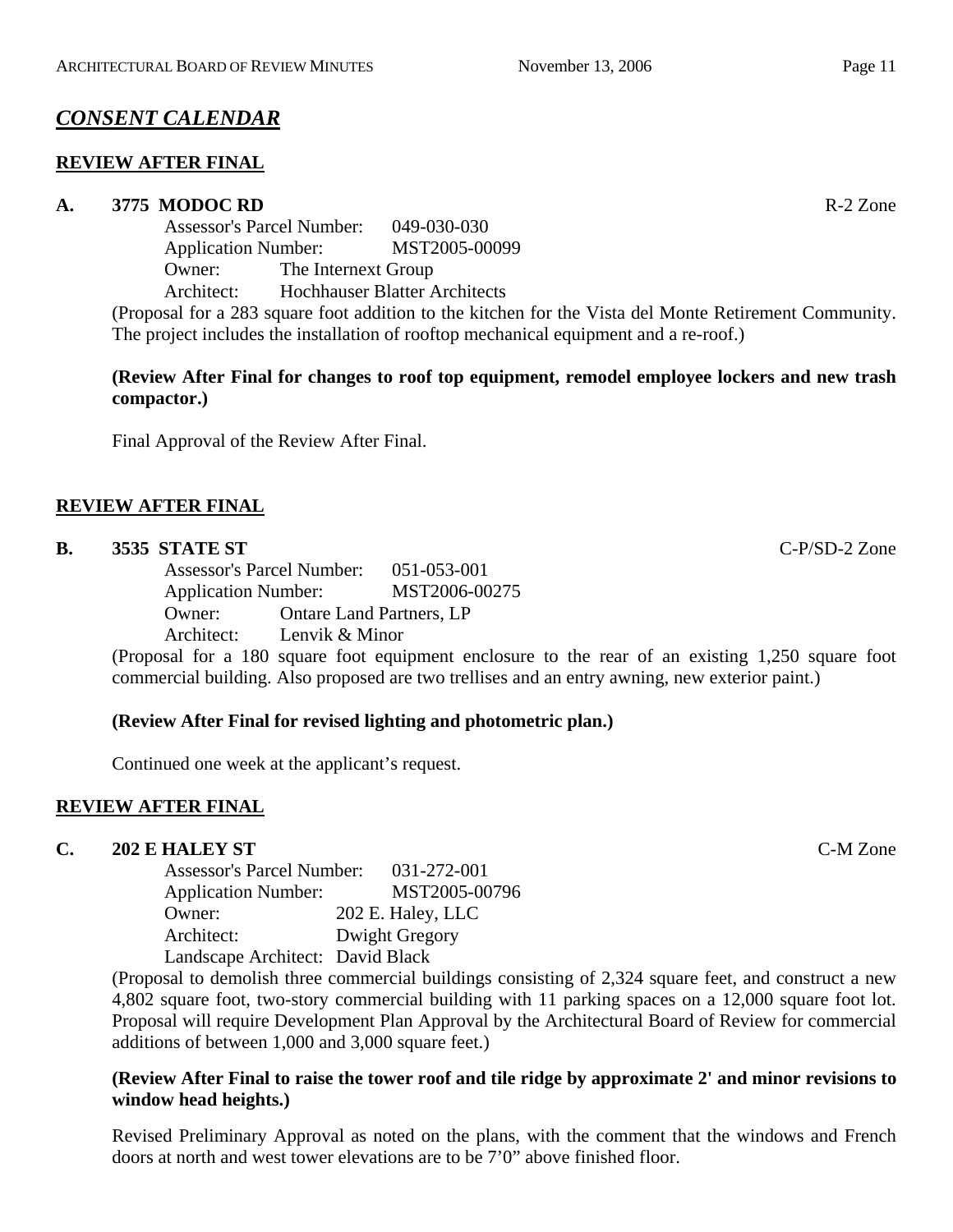## **REVIEW AFTER FINAL**

#### **D. 1501 SAN ANDRES ST** C-P/R-2 Zone

Assessor's Parcel Number: 043-244-015 Application Number: MST2005-00836 Owner: Krieg Family Trust Applicant: Dino Putrino

(Proposal to install a Verizon Wireless communication facility consisting of six antennas enclosed by architectural screening measuring 8 feet tall by 4 feet wide on the roof of the existing building and construct a 408 square foot enclosure on the rear of the building to screen additional radio equipment.)

## **(Review After Final changes to add ventilation to the storage room at the back of the market.)**

Final Approval of the Review After Final.

# **CONTINUED ITEM**

## **E.** 812 LARGURA PL **A-1** Zone

Assessor's Parcel Number: 029-110-034 Application Number: MST2006-00645 Owner: Elizabeth Vos

(Proposal to permit the "as-built" deck, change the existing aluminum windows and doors to Milgard vinyl, change the body trim, exterior color change, and picket spacing on the upper rear balcony on a 1.08 acre lot in the Hillside Design District. The lot is currently developed with a 1,584 square foot single family residence with a 400 square foot attached garage.)

## **(PROJECT REQUIRES NEIGHBORHOOD PRESERVATION ORDINANCE FINDINGS.)**

Continued one week for applicant to verify skirting requirements of the deck with the Fire Department, document landscape screening, and show the railing fence.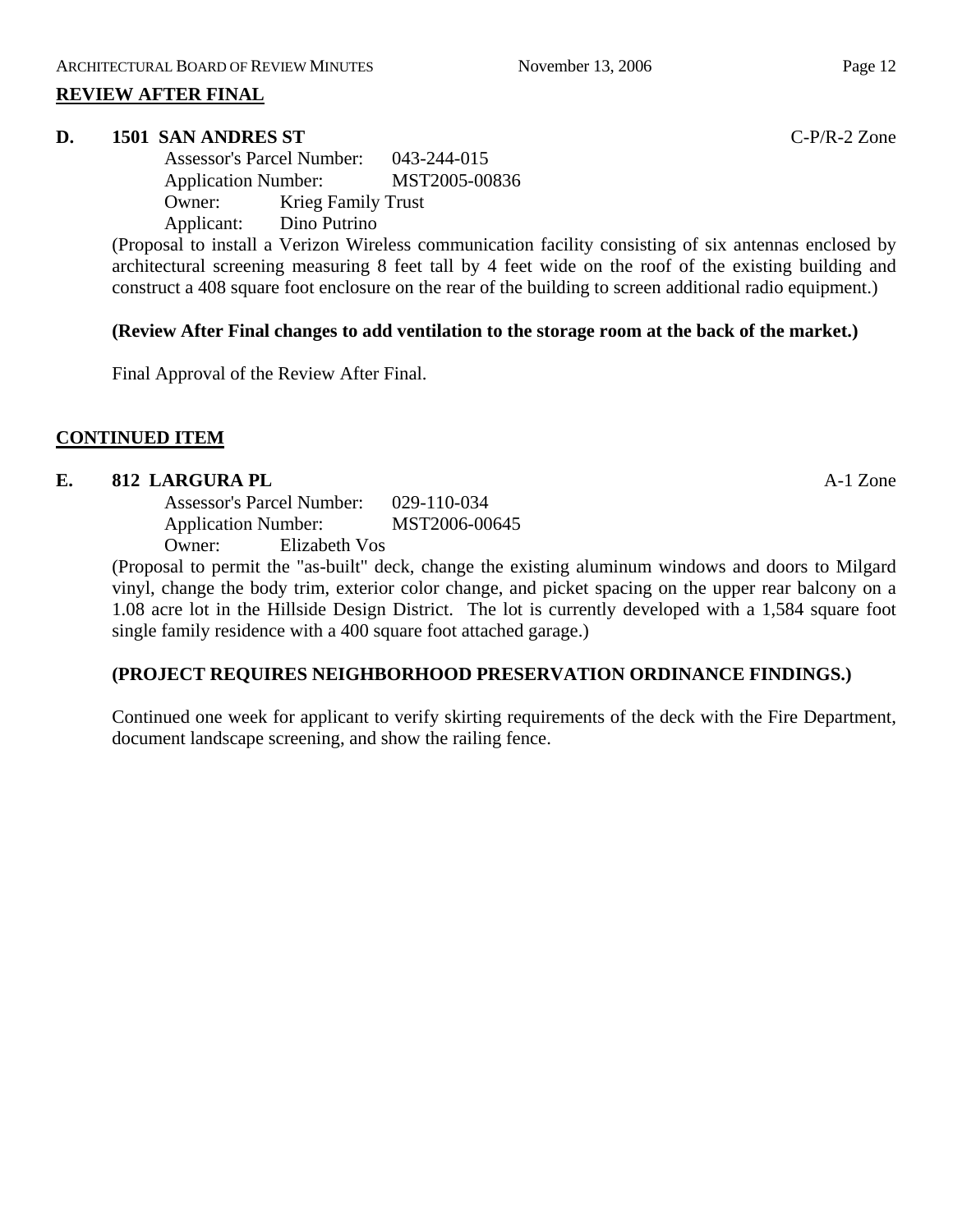# **NEW ITEM**

## **F. 831 ALAMEDA PADRE SERRA** E-1 Zone

Assessor's Parcel Number: 031-071-022 Application Number: MST2006-00659 Owner: Morgan Crowe Applicant: Blair Weymouth

(Proposal to add new entry gates and columns in the public right-of-way, add new columns and an arbor at the garage entry, remove an existing second floor deck and solarium and rebuild the deck to match the first floor deck and railings, replace the lattice below the deck with fireproof stucco to match existing, changes to windows, exterior color change and to replace the front door of an existing single family residence on a 14,769 square foot lot in the Hillside Design District.)

## **(COMMENTS ONLY; PROJECT REQUIRES ENVIRONMENTAL ASSESSMENT AND NEIGHBORHOOD PRESERVATION ORDINANCE FINDINGS.)**

Final Approval as noted on the plans and on the color board with the finding that the Neighborhood Preservation Ordinance criteria have been met as stated in Subsection 22.68.060 of the City of Santa Barbara Municipal Code.

# **NEW ITEM**

## **G. 2375 FOOTHILL RD** A-1 Zone

Assessor's Parcel Number: 023-240-011 Application Number: MST2006-00662 Owner: Tennis Club of Santa Barbara Applicant: David Burrey

(Proposal to remove existing cedar wood shake roof and replace with Class "A" asphaltic composition shingle, similar in color and texture, "Autumn Blend" color, Presidential TL.)

# **(ACTION MAY BE TAKEN IF SUFFICIENT INFORMATION IS PROVIDED.)**

Final Approval as submitted.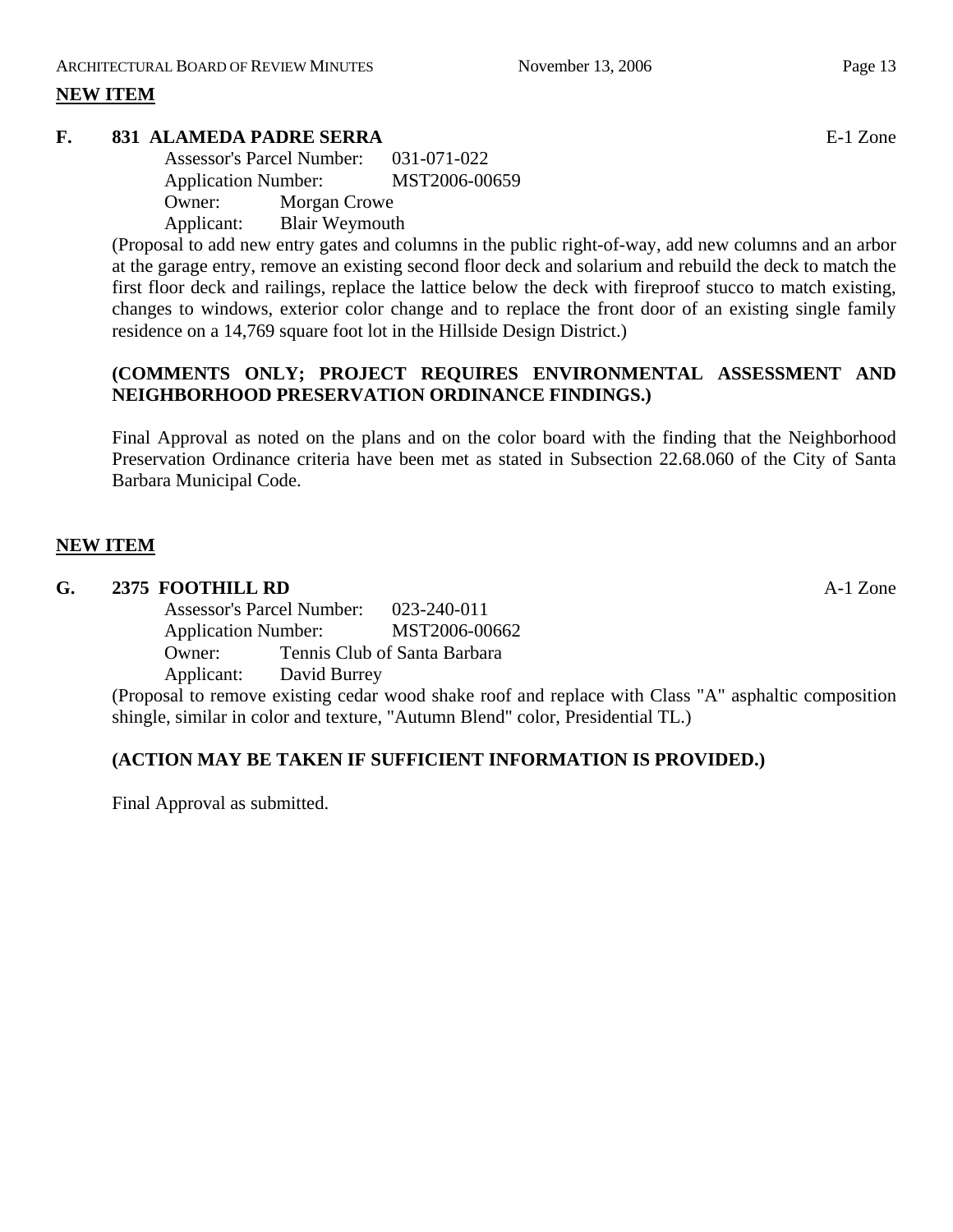# **NEW ITEM**

## **H. 1140 GARCIA RD** E-1 Zone

Assessor's Parcel Number: 029-283-011 Application Number: MST2006-00660 Owner: Jose Elios and Noemi Vaquez Architect: Jose Esparza

(Proposal for a 217 square foot addition to an existing 2,146 square foot single family residence with a 383 square foot attached garage on 11,213 square foot lot in the Hillside Design District. The proposal also includes the replacement of the existing 311 square foot second story deck with a 70 square foot deck addition and a new 463 square foot first story deck and 100 square feet of new storage on the first floor.)

## **(COMMENTS ONLY; PROJECT REQUIRES ENVIRONMENTAL ASSESSMENT AND NEIGHBORHOOD PRESERVATION ORDINANCE FINDINGS.)**

Preliminary Approval as noted on the plans with the finding that the Neighborhood Preservation Ordinance criteria have been met as stated in Subsection 22.68.060 of the City of Santa Barbara Municipal Code, and continued indefinitely to the Consent Calendar, and with the Conditions of Approval memo dated November 13, 2006, prepared by Staff to be incorporated into the plans.

## **NEW ITEM**

## **I. 716 JUANITA AVE** E-1 Zone

Assessor's Parcel Number: 035-102-012 Application Number: MST2006-00667 Owner: Devon Marc Lazarus

(This is an enforcement case (ENF2006-00878) Proposal to remove the existing 2' high retaining wall in the rear yard and construct a new 6' high CMU retaining wall with stucco finish approximately 15' closer to the rear of property line, construct a new pool safety fence, a new exterior fireplace, and to remove the existing concrete patio and replace with tile pavers on a 12,003 square foot lot in the Hillside Design District. The proposal also includes approximately 176 cubic yards of cut and 52 cubic yards of fill.)

# **(PROJECT REQUIRES ENVIRONMENTAL ASSESSMENT AND NEIGHBORHOOD PRESERVATION ORDINANCE FINDINGS.)**

Final Approval as noted on the plans with the finding that the Neighborhood Preservation Ordinance criteria have been met as stated in Subsection 22.68.060 of the City of Santa Barbara Municipal Code.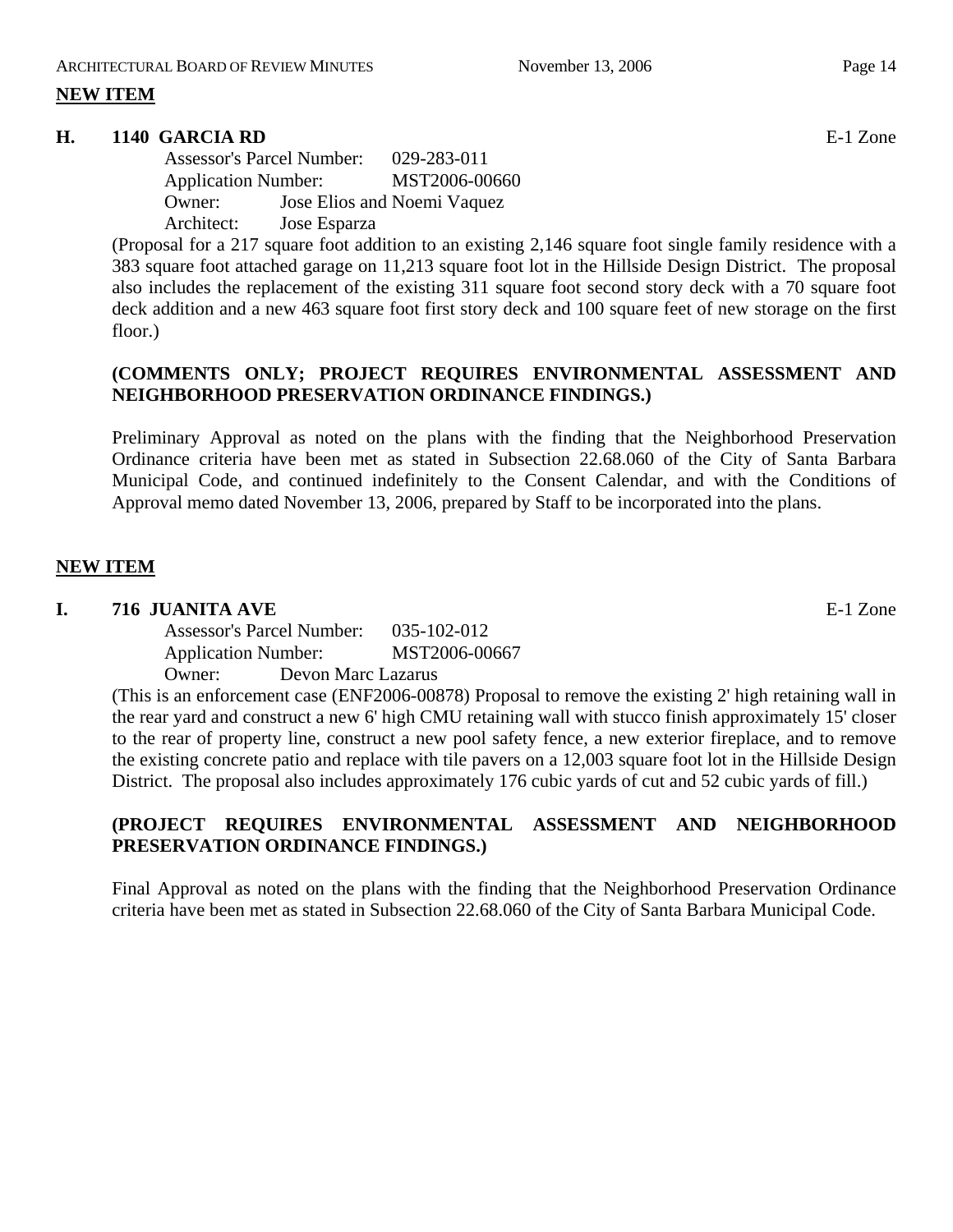## **REFERRED BY FULL BOARD**

# **J. 1702 LA VISTA DEL OCEANO DR** E-1 Zone

Assessor's Parcel Number: 035-180-009 Application Number: MST2005-00020 Owner: King Heirs, LLC Owner: The Mesa at Santa Barbara, LLC Agent: Brent Daniels Architect: Zehren and Associates

(See MST2003-00227 for master case. Proposal to construct a 4,214 square foot single family residence at 1702 La Vista Del Oceano (Lot 4) with a 716 square foot two-car garage on a 45,143 square foot lot in the Hillside Design District.)

## **(Final Approval of the Landscape Plan is requested.)**

Final Approval of the Landscape Plan as submitted.

# **REFERRED BY FULL BOARD**

# **K. 1704 LA VISTA DEL OCEANO DR** E-1 Zone

| <b>Assessor's Parcel Number:</b> |                      | 035-180-009                    |
|----------------------------------|----------------------|--------------------------------|
| <b>Application Number:</b>       |                      | MST2005-00019                  |
| Owner:                           | King Heirs, LLC      |                                |
| Owner:                           |                      | The Mesa at Santa Barbara, LLC |
| Agent:                           | <b>Brent Daniels</b> |                                |
| Architect:                       | Zehren & Associates  |                                |

(See MST2003-00227 for master case. Proposal to construct a 4,502 square foot single family residence at 1704 La Vista Del Oceano (Lot 3) with a 745 square foot two-car garage on a 45,049 square foot lot in the Hillside Design District.)

# **(Final Approval of the Landscape Plan is requested.)**

Final Approval of the Landscape Plan as noted on the plans.

# **NEW ITEM**

# **L. 17 S MILPAS ST** C-P Zone

Assessor's Parcel Number: 017-171-024 Application Number: MST2006-00650 Owner: S & P Investments Architect: Paul Poirier

(Proposal for site improvements consisting of new railings, shopping cart corrals and landscaping in the existing parking lot for the Santa Barbara Plaza shopping center.)

# **(PROJECT REQUIRES ENVIRONMENTAL ASSESSMENT.)**

Continued one week at the applicant's request.